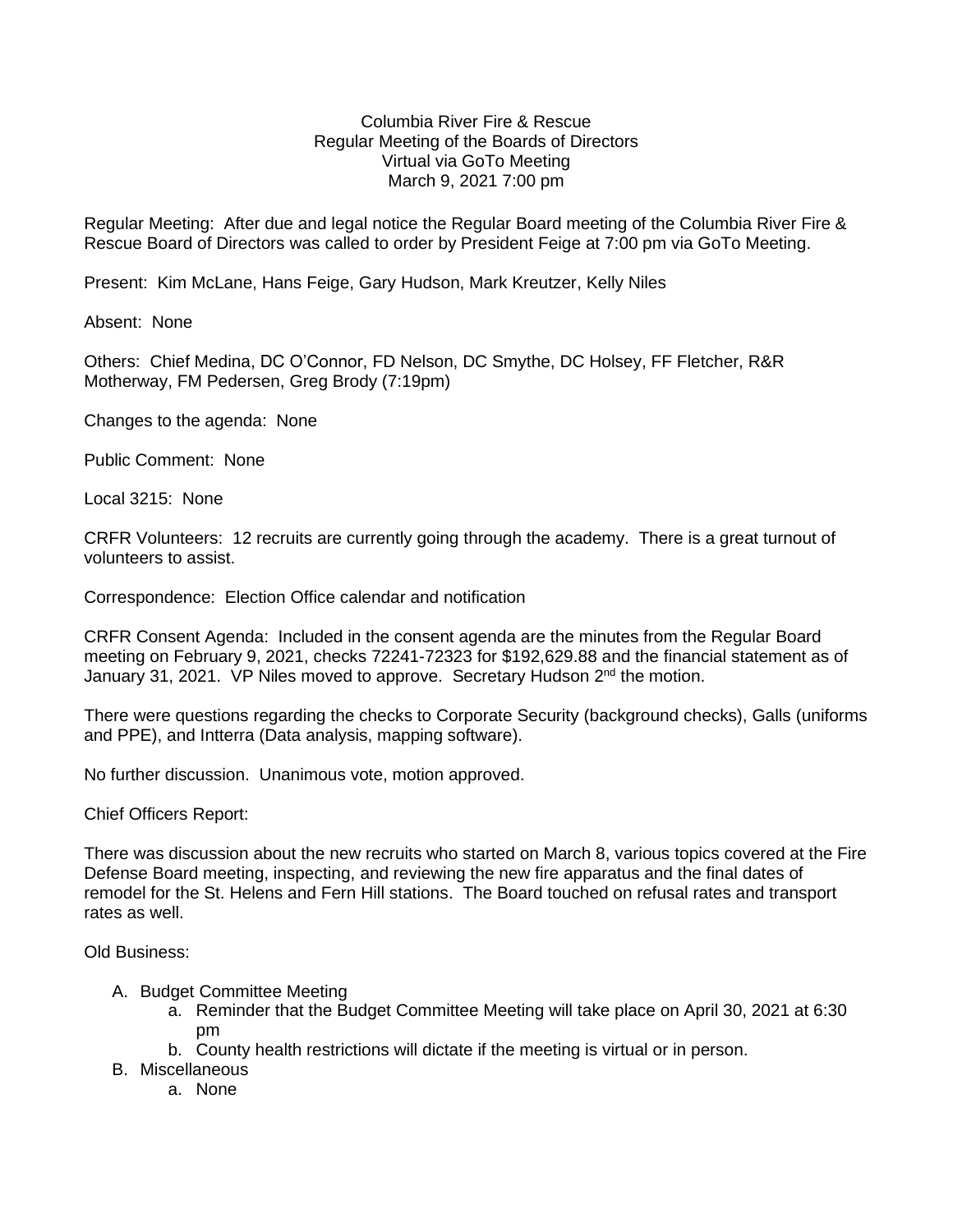New Business:

- A. Fire Protection Agreement
	- a. A property owner in Deer Island, Meissner is looking to develop their land. Per County Building rules, they must obtain a Fire Protection Agreement with the District prior to a building permit being issued. The property owner has signed the agreement and FD Nelson will send the invoice when the agreement has been approved.
	- b. Secretary Hudson moved to approve the Fire Protection Agreement with Robert and Caroline Nixon on Meissner Rd. Director McLane 2<sup>nd</sup> the motion
	- c. No further discussion. Unanimous vote, motion approved.
- B. Agenda Bill Goble Station Siding
	- a. Chief Smythe noted that the vendor currently working at Fern Hill as agreed to match their bid to replace siding at the Goble Station. These buildings were built at the same time and are the same floor plan.
	- b. VP Niles moved to approve the agenda bill to re-side and repair the Goble station, not to exceed \$55,385. Director Kruetzer 2<sup>nd</sup> the motion.
	- c. No further discussion. Unanimous vote, motion approved.
- C. Agenda Bill LBTC Bathroom remodel
	- a. The District would like to install a shower stall at LBTC for staff and volunteers to have an additional location to clean up and decontaminate after an incident.
	- b. Director McLane moved to approve the installation of a shower at LBTC not to exceed \$18,000. VP Niles  $2^{nd}$  the motion.
	- c. No further discussion. Unanimous vote, motion approved.
- D. Resolution 2020-21-008 Surplus Property
	- a. A list of items to be considered was included with the resolution. These were items that were donated to the District from the Volunteer Association. Some donated items have been kept for training.
	- b. Secretary Hudson moved to approve resolution 2020-21-008 Surplus equipment. Director McLane 2<sup>nd</sup> the motion.
	- c. There was a request to provide total receipts from GovDeals in the next Board packet.
	- d. No further discussion. Unanimous vote, motion approved.
- E. Personnel Policy PP6, Hours and Days of Work
	- a. This is an update to reflect the actual hours and days of work per the Chiefs contract and as the District Administrative Office is operating. Business hours Monday-Thursday 7am-5pm
	- b. Director McLane moved to approve the revised policy and practice. Director Kreutzer 2<sup>nd</sup> the motion.
	- c. No further discussion. Unanimous vote, motion approved.
- F. Volunteer LOSAP
	- a. This is the first year that the District will utilize the full grant support of the SAFER Volunteer grant. An additional \$25,000 was added to the District allocation of \$10,000. Each volunteer who has three years of service, and 100 hours of activity annually qualify for the distribution
	- b. Director Kruetzer moved to approve. Secretary Hudson 2<sup>nd</sup> the motion.
	- c. The Board wishes to express their sincere appreciation to the volunteers for the continued engagement and support.
	- d. No further discussion. Motion passes 4-0. Director McLane abstained due to conflict of interest.
- G. Ambulance Rate Increase